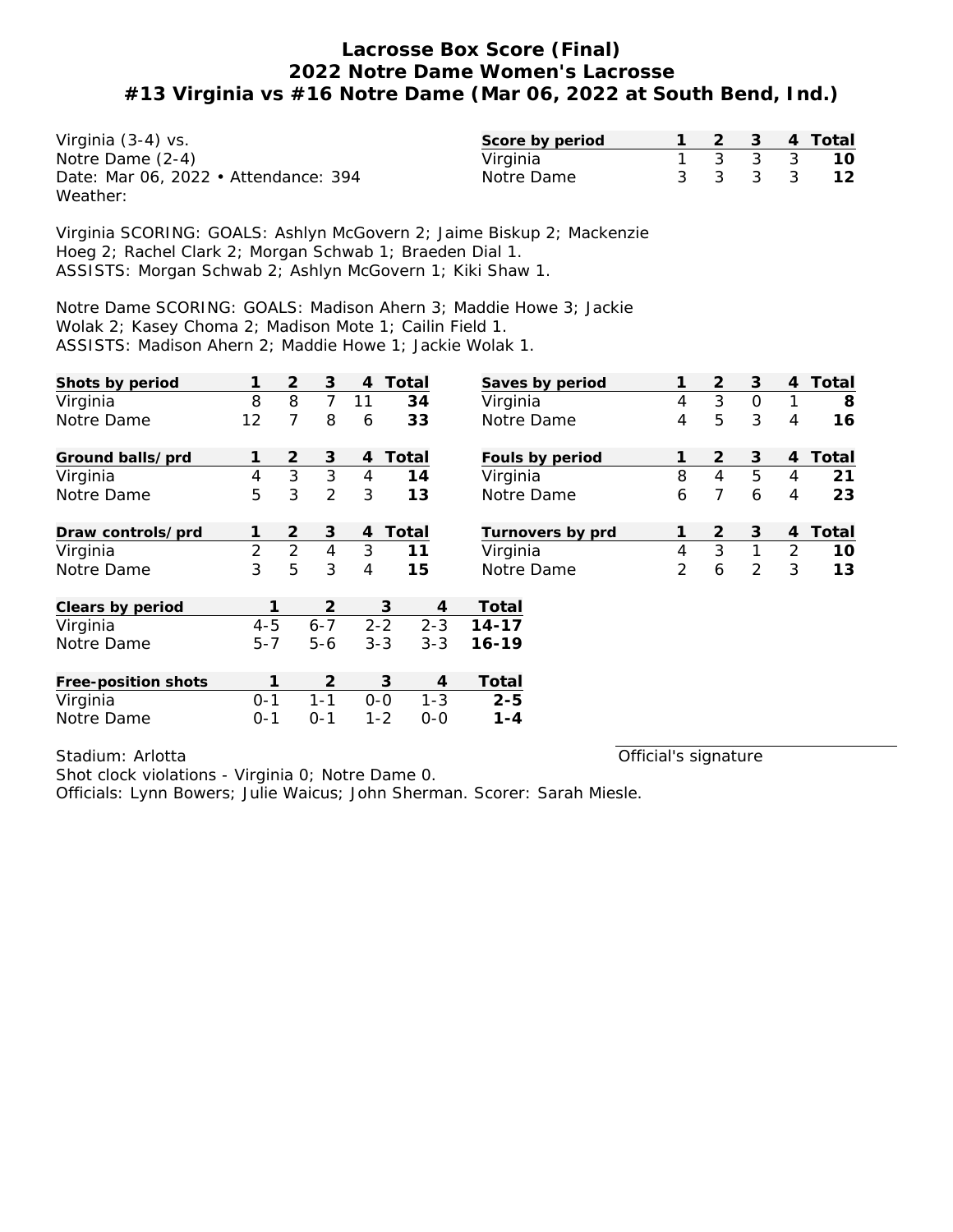**Notre Dame**

| Pos | ##                     | Player                | G              |                | A              | Pts Sh         |                | SO.            | GB DC          |          | <b>FPS</b>   | TO       | CT             | sc int   |          | bl       | dc Fo |                |
|-----|------------------------|-----------------------|----------------|----------------|----------------|----------------|----------------|----------------|----------------|----------|--------------|----------|----------------|----------|----------|----------|-------|----------------|
| m   | 3                      | Kasey Choma           |                | $\overline{2}$ |                | $\overline{2}$ | 4              | 3              |                |          | $1 - 2$      |          |                |          |          |          |       |                |
| m   | 7                      | Mary Kelly Doherty    |                |                |                |                | $\overline{2}$ |                |                |          |              |          |                |          |          |          |       |                |
| m   | 9                      | Madison Mote          |                |                |                |                | 3              | 3              | 4              | 2        |              |          | $\overline{2}$ |          |          |          |       | 2              |
| a   | 10                     | Madison Ahern         |                | 3              | 2              | 5              | 11             | $\overline{7}$ |                |          | $0 - 1$      |          |                |          |          |          |       | $\overline{2}$ |
| m   | 12                     | Diana Kelly           |                |                |                |                |                |                |                | 4        |              |          |                |          |          |          |       | 4              |
| m   | 22                     | Hannah Dorney         |                |                |                |                |                |                | 3              |          |              |          |                |          |          |          |       | 1              |
| a   | 23                     | Jackie Wolak          |                | 2              | 1              | 3              | 6              | 3              |                |          |              |          |                |          |          |          |       | 2              |
| a   | 24                     | Maddie Howe           |                | 3              | 1              | $\overline{4}$ | $\overline{4}$ | 3              | 1              |          | $0 - 1$      | 2        | 2              |          |          |          |       | $\overline{2}$ |
| d   | 25                     | Meaghan Scutaro       |                |                |                |                |                |                |                |          |              |          |                |          |          |          |       |                |
| a   | 29                     | Cailin Field          |                |                |                | 1              | $\overline{2}$ |                |                |          |              |          |                |          |          |          |       |                |
| gk  | 32                     | <b>Bridget Deehan</b> |                |                |                |                |                |                |                |          |              |          |                |          |          |          |       |                |
| m   | 55                     | <b>Kelly Denes</b>    |                |                |                |                |                |                | $\mathfrak{D}$ | 6        |              |          |                |          |          |          |       | 6              |
|     |                        | -- Substitutes --     |                |                |                |                |                |                |                |          |              |          |                |          |          |          |       |                |
|     | 8                      | Alexandra McHugh      |                |                |                |                |                |                |                |          |              |          |                |          |          |          |       |                |
|     | 19                     | Aine Maseker          |                |                |                |                |                |                |                |          |              |          |                |          |          |          |       |                |
|     | 20                     | Jane McAvoy           |                |                |                |                |                |                |                |          |              |          |                |          |          |          |       |                |
|     | 21                     | Ava Kristynik         |                |                |                |                |                |                |                |          |              |          |                |          |          |          |       |                |
|     | 35                     | Lilly Callahan        |                |                |                |                |                |                |                |          |              |          |                |          |          |          |       |                |
|     |                        | Totals                | 12             |                | $\overline{4}$ | 16 33          |                |                |                |          | 20 13 15 1-4 | 13       | $\overline{7}$ | $\Omega$ | $\Omega$ | $\Omega$ |       | 023            |
|     |                        |                       |                |                |                |                |                |                |                |          |              |          |                |          |          |          |       |                |
| #   |                        | Goalkeepers           | <b>Minutes</b> |                | GA             |                | W/L            |                | 1              | 2        | 3            | 4        |                | Saves    |          |          |       |                |
|     |                        | 32 Bridget Deehan     | 56:52          |                |                | 9              | W              |                | 4              | 5        | 3            | 4        |                | 16       |          |          |       |                |
| 35  | Lilly Callahan<br>3:08 |                       |                |                |                | 1              |                |                | O              | $\Omega$ | $\Omega$     | $\Omega$ |                | O        |          |          |       |                |
|     |                        |                       |                |                |                |                |                |                |                |          |              |          |                |          |          |          |       |                |

Win-Bridget Deehan (2-4).

Legend: Sh=shots SOG-shots on goal G=goals scored A=assists Face=faceoffs T/O=turnovers CT=caused turnover SC=stick check INT=interception BLK=blocked pass/shot DCH=drawn charge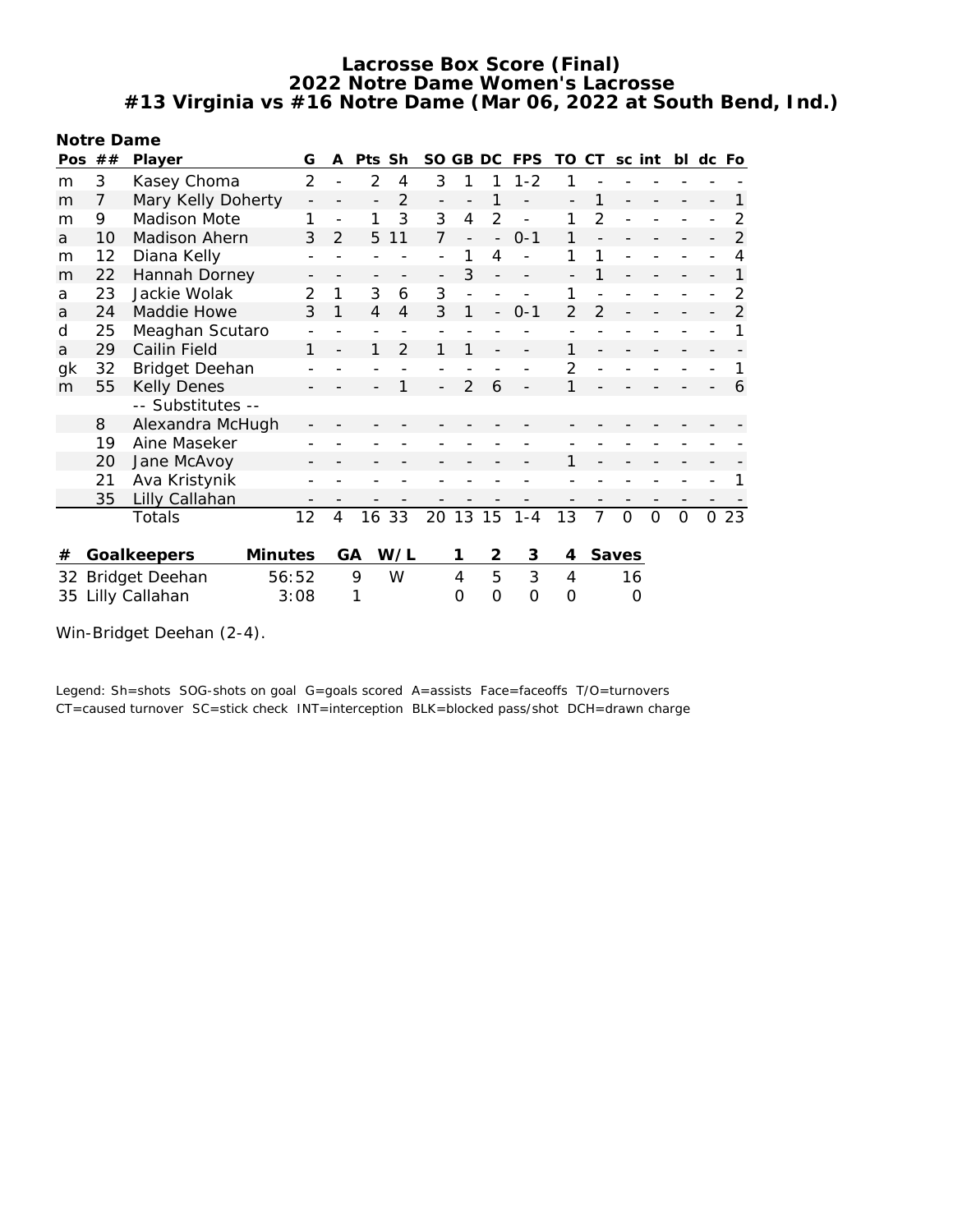|    | Virginia             |                        |                |                |                          |                |                |                |                          |              |                |    |        |   |          |       |    |
|----|----------------------|------------------------|----------------|----------------|--------------------------|----------------|----------------|----------------|--------------------------|--------------|----------------|----|--------|---|----------|-------|----|
|    | Pos $##$             | Player                 | G              | A              | Pts Sh                   |                |                |                |                          | SO GB DC FPS | TO.            | CT | sc int |   | bl       | dc Fo |    |
| m  | 2                    | Devon Whitaker         |                |                |                          |                |                |                |                          |              |                |    |        |   |          |       |    |
| d  | 3                    | Nina Garfinkel         |                |                |                          |                |                |                |                          |              | 1              |    |        |   |          |       | 2  |
| a  | 8                    | Jaime Biskup           | 2              |                | 2                        | 10             | 7              | $\overline{2}$ | $\overline{a}$           | $1 - 2$      |                |    |        |   |          |       |    |
| a  | 14                   | Morgan Schwab          | 1              | $\overline{2}$ | 3                        | $\overline{2}$ | 2              | 1              |                          |              | $\overline{2}$ | 1  |        |   |          |       |    |
| m  | 15                   | Aubrey Williams        |                |                | $\overline{\phantom{a}}$ |                |                | $\overline{a}$ | $\overline{2}$           |              |                |    |        |   |          |       |    |
| a  | 16                   | Ashlyn McGovern        | 2              | 1              | 3                        | 8              | 7              | 1              | $\overline{\phantom{0}}$ | $0 - 2$      | 1              | 1  |        |   |          |       |    |
| m  | 19                   | Annie Dyson            |                |                | $\overline{a}$           | 1              | 1              | 1              | 3                        |              |                | 1  |        |   |          |       | 5  |
| m  | 23                   | Kiki Shaw              |                | 1              | 1                        | 3              | $\overline{2}$ | $\overline{a}$ | $\overline{2}$           |              |                |    |        |   |          |       |    |
| d  | 26                   | Megan Gordon           |                |                |                          |                |                | 1              |                          |              |                |    |        |   |          |       |    |
| m  | 36                   | Ellena Schildmeyer     |                |                |                          |                |                | $\overline{2}$ |                          |              |                |    |        |   |          |       |    |
| d  | 37                   | Myla Grace Barnett     |                |                |                          |                |                |                |                          |              | $\overline{2}$ | 1  |        |   |          |       | 2  |
| gk | 51                   | Ashley Vernon          |                |                |                          |                |                |                |                          |              |                |    |        |   |          |       |    |
|    |                      | -- Substitutes --      |                |                |                          |                |                |                |                          |              |                |    |        |   |          |       |    |
|    | 5                    | Rachel Clark           | 2              |                | 2                        | 3              | 2              | 1              | $\overline{2}$           |              |                | 1  |        |   |          |       |    |
|    | 7                    | Mackenzie Hoeg         | $\overline{2}$ |                | 2                        | 3              | $\overline{2}$ |                |                          | $1 - 1$      |                |    |        |   |          |       |    |
|    | 10                   | Maureen Duffy          |                |                |                          |                |                |                |                          |              |                |    |        |   |          |       |    |
|    | 11                   | Abby Manalang          |                |                |                          |                |                |                |                          |              |                |    |        |   |          |       |    |
|    | 21                   | Kate Miller            |                |                |                          | 2              |                | 1              |                          |              |                |    |        |   |          |       |    |
|    | 28                   | Maggie Bostain         |                |                |                          |                |                | 2              | 1                        |              |                | 1  |        |   |          |       | 5  |
|    | 29                   | <b>Braeden Dial</b>    |                |                | 1                        | 2              | 2              |                |                          |              |                |    |        |   |          |       |    |
|    |                      | Totals                 | 10             | 4              | 14                       | 34             | 26             | 14             | 11                       | $2 - 5$      | 10             | 7  | 0      | 0 | $\Omega$ | O     | 21 |
|    |                      |                        |                |                |                          |                |                |                |                          |              |                |    |        |   |          |       |    |
| #  |                      | Minutes<br>Goalkeepers |                | <b>GA</b>      |                          | W/L            |                | 1              | 2                        | 3            | 4              |    | Saves  |   |          |       |    |
| 51 | <b>Ashley Vernon</b> | 12                     |                |                |                          | 4              | 3              | $\overline{O}$ | 1                        |              | 8              |    |        |   |          |       |    |

Loss-Ashley Vernon (3-4).

Legend: Sh=shots SOG-shots on goal G=goals scored A=assists Face=faceoffs T/O=turnovers CT=caused turnover SC=stick check INT=interception BLK=blocked pass/shot DCH=drawn charge